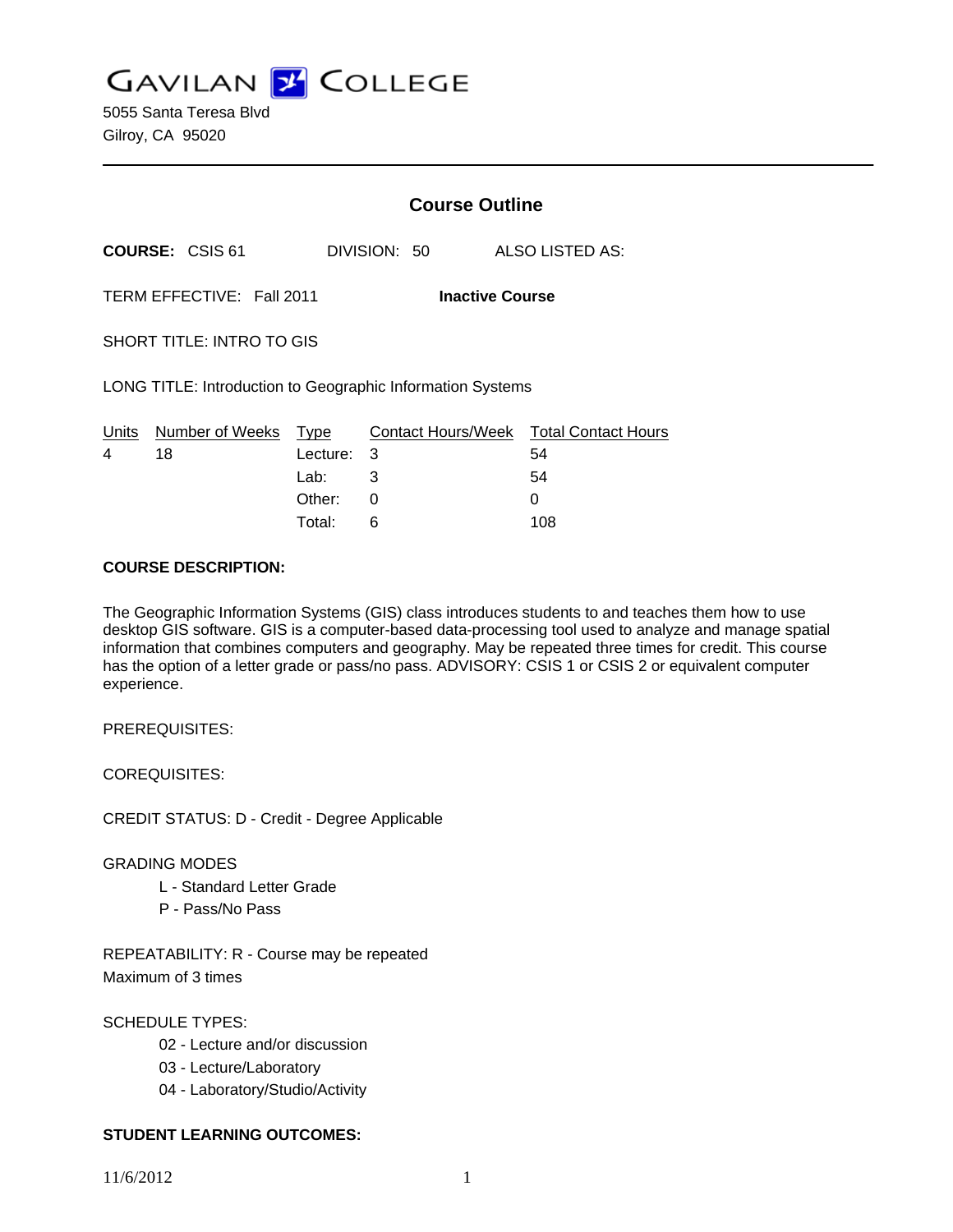1. Display, navigate, and analyze map data ILO: 7,3,2 Measure: Quiz, printed report, homework, projects 2. Symbolize and label maps ILO: 3,5,7,2,1 Measure: Homework, projects, quiz 3. Query and process map data ILO: 7,2,3,1 Measure: Homework, projects, reports 4. Create and edit map data. ILO: 7,2,3 Measure: Projects, homework, test

## **CONTENT, STUDENT PERFORMANCE OBJECTIVES, OUT-OF-CLASS ASSIGNMENTS**

Inactive Course: 09/26/2011 Students repeating this class will have chance to improve their skills under supervision of an instructor. Repetition will especially be useful when the software has changed or new software applications are used in the class. WEEKS 1-2 6/6 HOURS Lecture: What is GIS: definitions, history, and sources of information? Introduction to ArcGIS and features of map software Homework/Lab: Use ArcGIS to be come familiar with map software features such as layers, shape, size, and numeric values. Performance objectives Provide two definitions of GIS, and several major historical and information sources. Use ArcGIS to look at maps and produce printed output. WEEKS 3-4 6/6 HOURS Lecture: GIS roots in cartography Attribute information, map scale, and projections. Display and navigating maps. Homework/Lab: Use ArcGIS to display and navigate maps. Display maps using different information, scales, and projections. Performance objectives Identify and explain attribute information, scale, and projections in maps. Use ArcGIS to display and navigate maps, and print output. Do search with map data and produce output. WEEKS 5-6 6/6 HOURS Lecture: Maps as numbers: structuring attributes, topology, and number formats. Symbolizing features and rasters. Classifying features and rasters.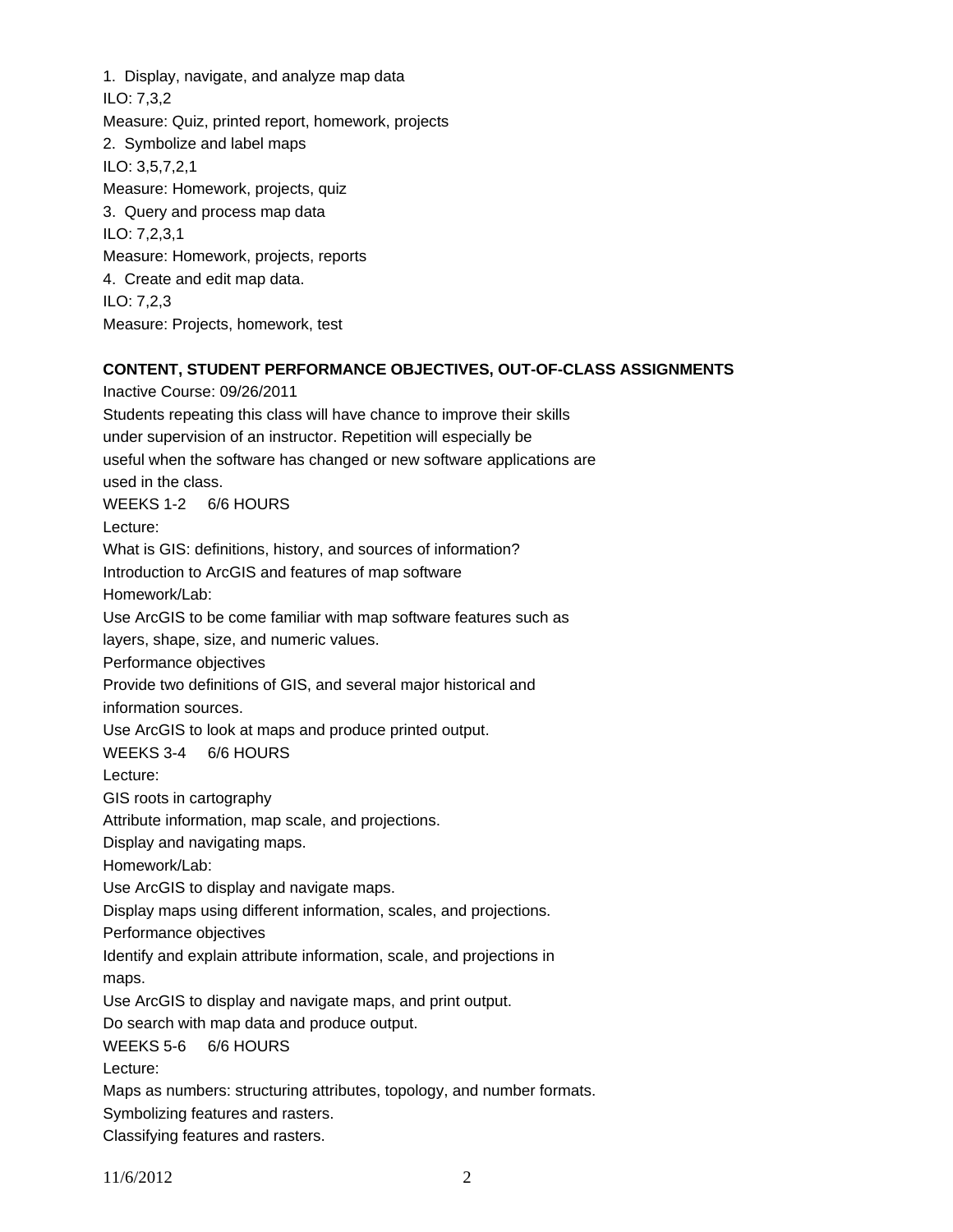Homework/Lab: Use symbolizing features by categorical attributes. Classify features by standard methods and use graduated and chart symbols. Performance objectives Explain how visual maps are converted to numbers using attributes and topology. Explain map symbology and map styles. Explain graduated and chart symbols used in two maps. WEEKS 7-8 6/6 HOURS Lecture: Getting maps into the computer. Locating existing map data, digitizing and scanning, field and image data. Labeling features Querying map data Homework/Lab: Establish rules for placing labels and then label a map. Place both dynamic interactive labels and annotation on a map. Performance objectives List sources of existing map data. Produce a GIS map by entering data. Label two maps using standard rules and your new rules. Query map data selecting features by attributes and produce a report. WEEKS 9-10 6/6 HOURS Lecture: Basic map database management Queries: search by attributes and geography Joining and relating tables Selecting features by location Mid-term test Homework/Lab: Join and relate tables to produce map output. Use location queries and combine attribute and location queries. Mid-term projects due. Performance objectives Use databases to work with maps and do queries. Use joined and related tables to produce map output and reports. Use location queries to look at maps and produce new maps. WEEKS 11-12 6/6 HOURS Lecture: Geographic data: attributes, statistical analysis, and spatial analysis. Spatial description, relationships, and analysis Preparing data for analysis Analyzing spatial data Homework/Lab: Process map data using dissolved features and clipped layers.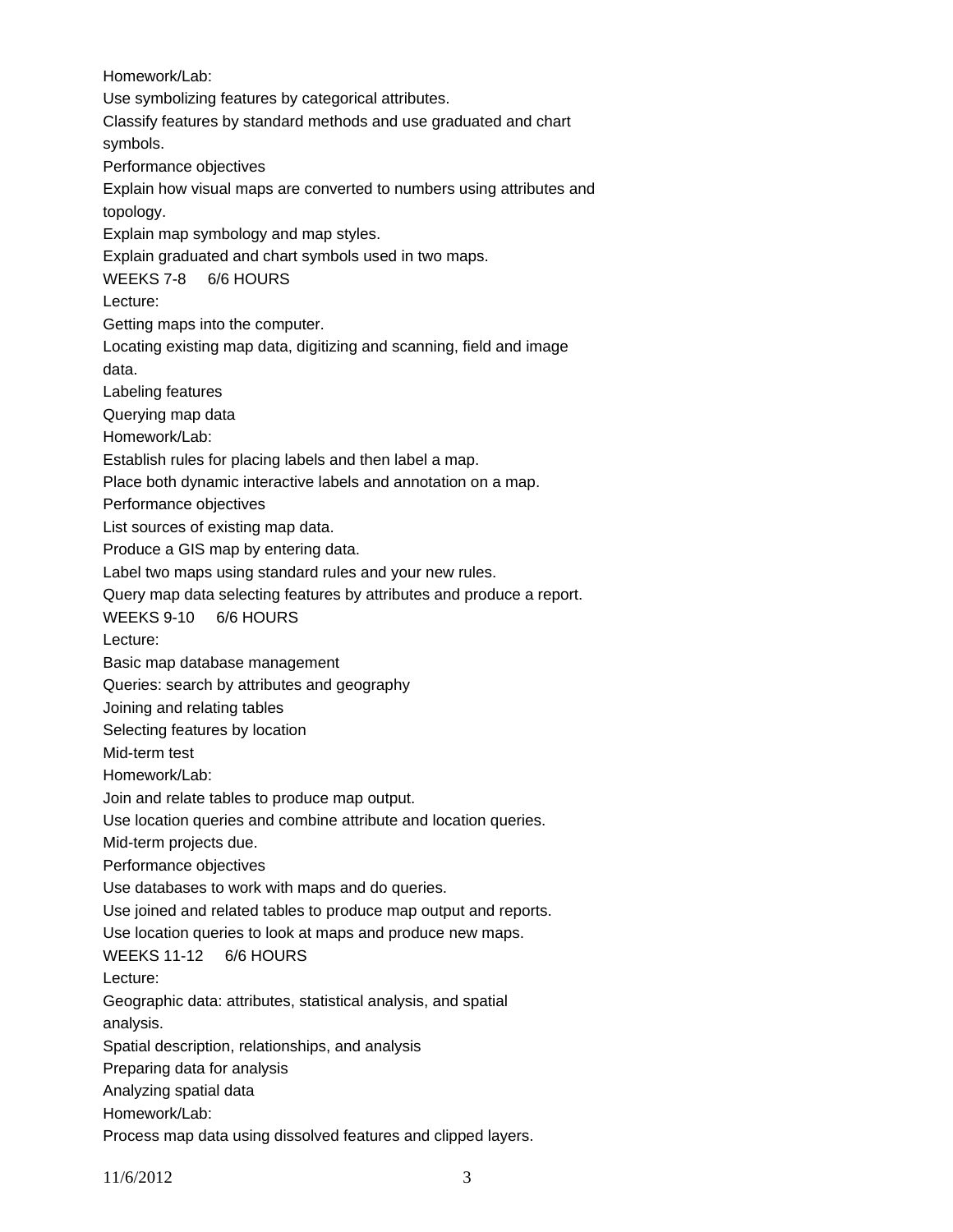Use map data to create graphs and export data. Produce maps with overlaying data and calculated attribute values. Performance objectives Produce reports using map statistical analysis. Produce results using spatial information. Produce results after using dissolved features and clipped layers. Produce maps with overlaying data and calculated attribute values. WEEKS 13-14 6/6 HOURS Lecture: Making maps with GIS: parts of a map, map types, and designing maps. Projecting data in ArcMap. Building geodatabases. Homework/Lab: Use ArcMap to project data for display. Use ArcMap define a projection. Create a personal geodatabase and use feature classes. Adding fields and domains. Performance objectives List the major parts of a map, map types, and ways to design maps. Create a personal geodatabase and produce output to hand in. Use feature classes, and new fields and domains with your maps. WEEKS 15-16 6/6 HOURS Lecture: How to pick a GIS: software types and data structures Creating features Editing features and attributes. Homework/Lab: Draw features in a map and use feature construction tools. Delete and modify features, split and merge features, and edit feature attribute values. Performance objectives Evaluate several GIS software and database systems. Use features and construct features in a map. Using an existing map with features, delete and modify features, split and merge features, and edit feature attribute values. WEEK 17 - 18 6/6 HOURS Lecture: Case studies of GIS use The future of GIS: software, data, and hardware Geocoding addresses Making maps quickly and making maps for presentation. Final exam Final projects due. Homework/Lab: Using geocoding service, match and rematch addresses. Open a map template, add data and draw graphics on the map. Performance objectives Do three types of studies using GIS software and data.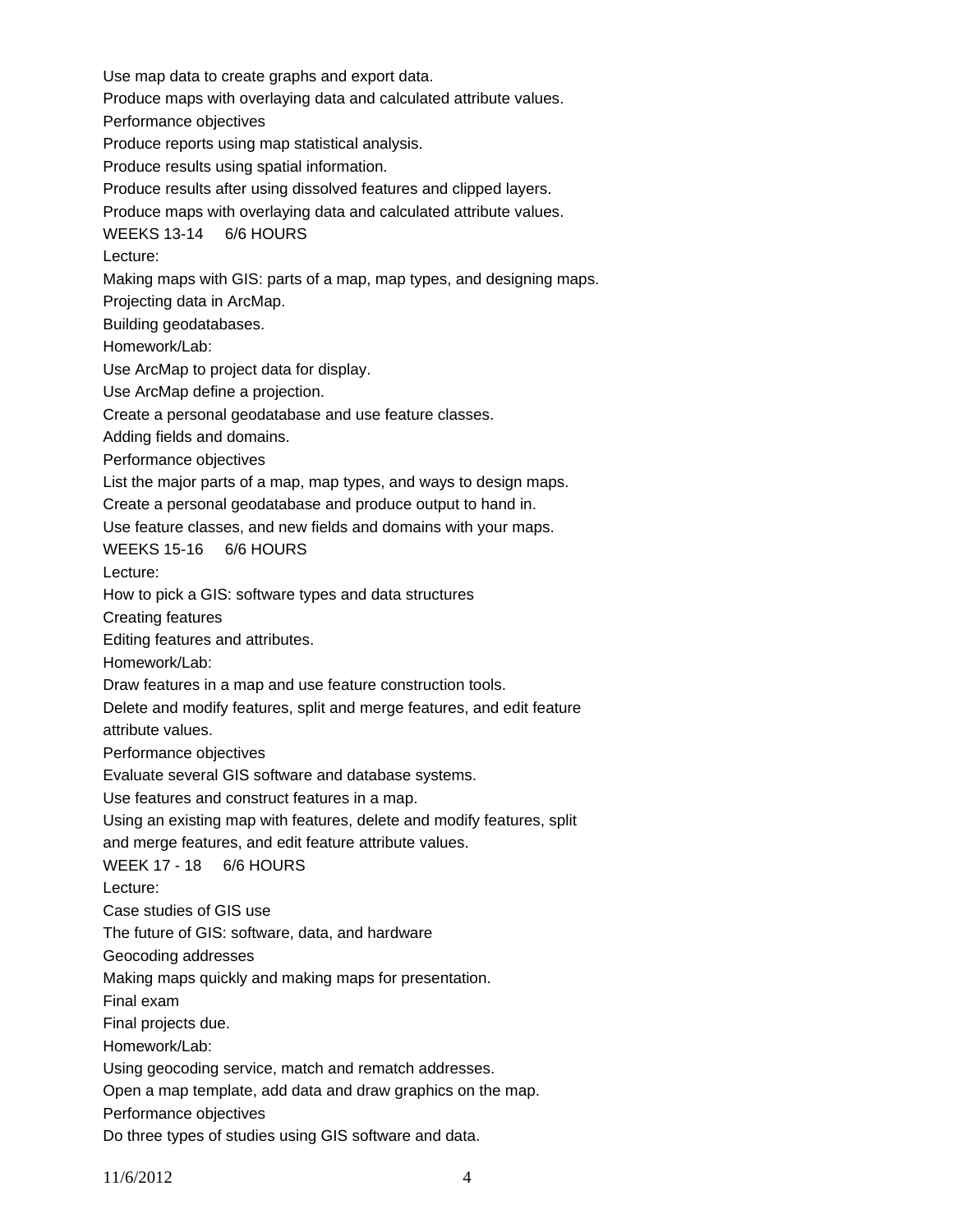Create geocoding serving for a map Create some maps for presentation with titles, legends, and scale bar. ASSIGNMENTS: Included in content section.

#### **METHODS OF INSTRUCTION:**

Lecture, demonstrations, lab projects.

### **METHODS OF EVALUATION:**

The types of writing assignments required: Written homework Lab reports The problem-solving assignments required: Quizzes Exams The types of skill demonstrations required: Class performance Field work Performance exams The types of objective examinations used in the course: Multiple choice True/false Matching items Other category: None The basis for assigning students grades in the course: Writing assignments: 10% - 30% Problem-solving demonstrations: 10% - 30% Skill demonstrations: 40% - 70% Objective examinations: 20% - 30% Other methods of evaluation: 0% - 0%

## **REPRESENTATIVE TEXTBOOKS:**

Required: Keith C. Clarke, "Getting Started with Geographic Information Systems", Prentice Hall, 2010, or other appropriate college level text. ISBN: 0131494988 Reading Level of Text: 12, Verified by: dvt

#### **ARTICULATION and CERTIFICATE INFORMATION**

 Transferable CSU, effective 200470 UC TRANSFER: Transferable UC, effective 200470 Associate Degree: CSU GE: IGETC: CSU TRANSFER: